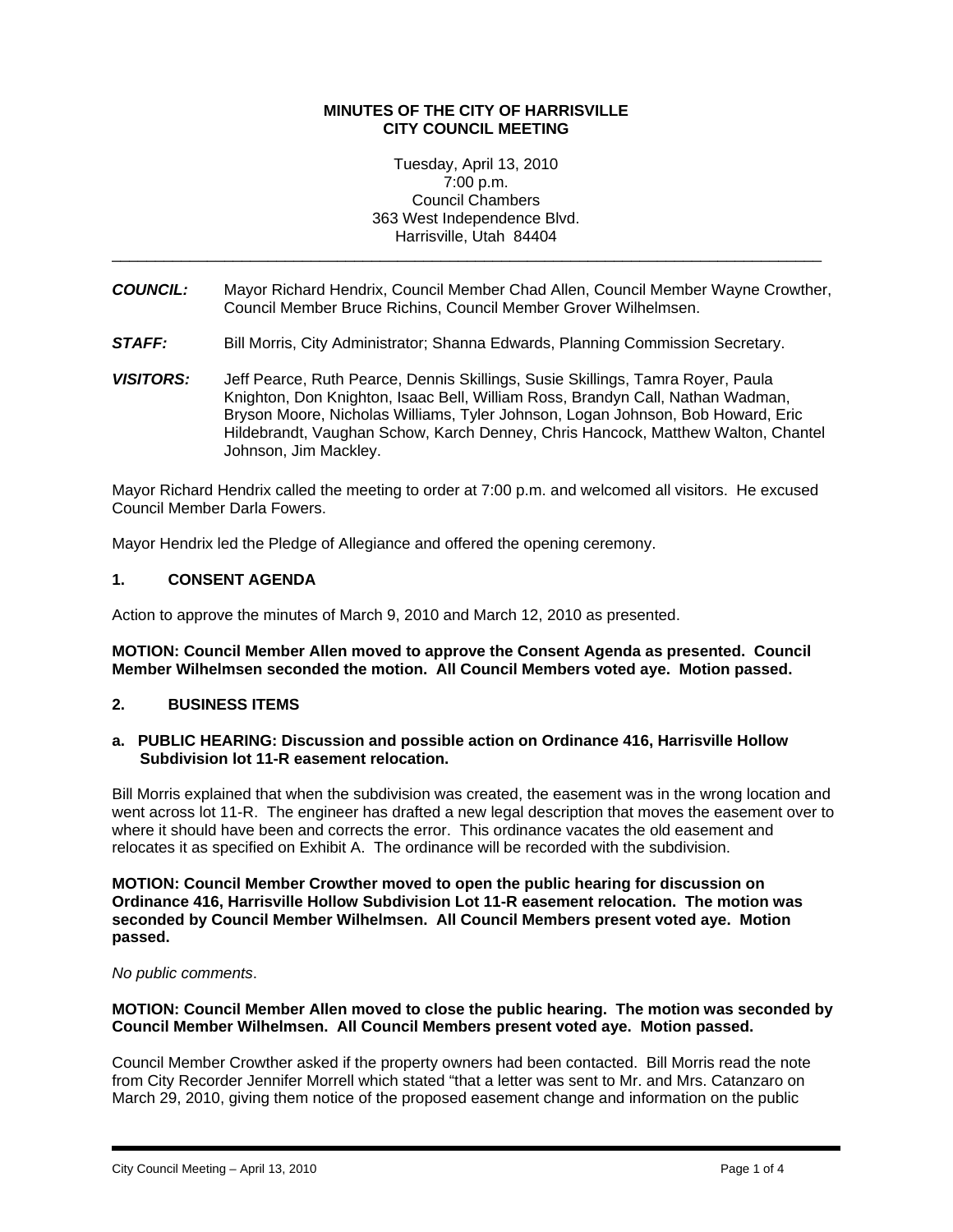hearing. Gene Bingham was asked to contact Jeff Hales so that he could arrange for the Cantazaro's to come in and sign the ordinance."

**MOTION: Council Member Crowther motioned to approve Ordinance 416 vacating an easement placed in the wrong location on Lot 11-R, and dedicating the easement in the correct location on Lot 11-R, adopting the corrected easement legal description, and providing an effective date. The motion was seconded by Council Member Wilhelmsen. A roll call vote was taken. Council Members Allen, Richins, Wilhelmsen, and Crowther voted yes. Motion passed**.

## **b. PUBLIC HEARING: Discussion and possible action on Ordinance No. 417, right-of-way vacation for portions of 700 North Street.**

Bill Morris reported the Hildebrandt's have been maintaining a portion of the right-of-way for some time and they requested it be vacated to them. The City is reserving a public utility easement over the entire area vacated in the ordinance for future utilities access. The legal description amends Hildebrandt's entire property description to include the property being vacated.

## **MOTION: Council Member Richins moved to open the public hearing for discussion on Ordinance 417, right-of-way vacation for portions of 700 North Street. The motion was seconded by Council Member. All Council Members present voted aye. Motion passed.**

### *No public comments.*

## **MOTION: Council Member Allen moved to close the public hearing. The motion was seconded by Council Member Wilhelmsen. All council members present voted aye. Motion passed.**

Council Member Wilhelmsen asked if the City is paying the engineering costs. Bill Morris said the City will pay the expenses incurred, because when Hildebrandt's came in with their request, the city did not have a fee schedule in place to charge them. He stated the Hildebrandt's have done a good service to the City of maintaining the property all these years.

**MOTION: Council Member Wilhelmsen moved to approve Ordinance 417 vacating a portion of 700 North Street and quit claiming the property vacated, reserving a public utility easement. Council Member Allen seconded the motion. A roll call vote was taken. Council Members Allen, Richins, Wilhelmsen, and Crowther voted yes. Motion passed**.

### **3. PUBLIC COMMENTS**

Tamra Royer (1220 North Virginia Avenue) and Dennis and Susie Skillings (1203 North Virginia Avenue): Tamra Royer stated that a year ago, Public Works Director Gene Bingham had the road in front of their home crack sealed. Since that was completed, the surface is loose and is coming up. She brought in a large bowl with a sample of what is coming up off from the road. Mr. and Mrs. Skillings are having the same problem. Tamra Royer said that Gene Bingham had it swept, which improved it for a short time, but it is bad again. Mr. and Mrs. Skillings said that all the rocks coming off from the road are going down into the storm drain and they fear that will cause it to plug up. Mayor Hendrix agreed to check into it.

# **4. MAYOR/COUNCIL FOLLOW-UP**

# **a. \$5,000 surplus from Brook Meadow II Subdivision**.

Council members referred to the letter from City Attorney Mike Junk giving his legal opinion relative to the \$5,000 surplus from Brook Meadows II. His recommendation is that it be transferred into the general fund. Mayor Hendrix explained this will require opening the budget which has to be done prior to next years budget acceptance and this amendment can be included at that time.

# **b. Spring clean up April 26 - May 3, 2010.**

As a reminder, Mayor Hendrix mentioned the two roll off dumpsters that will be at the main park for the spring clean up. One will be for green waste and one for various other garbage items. He pointed out

i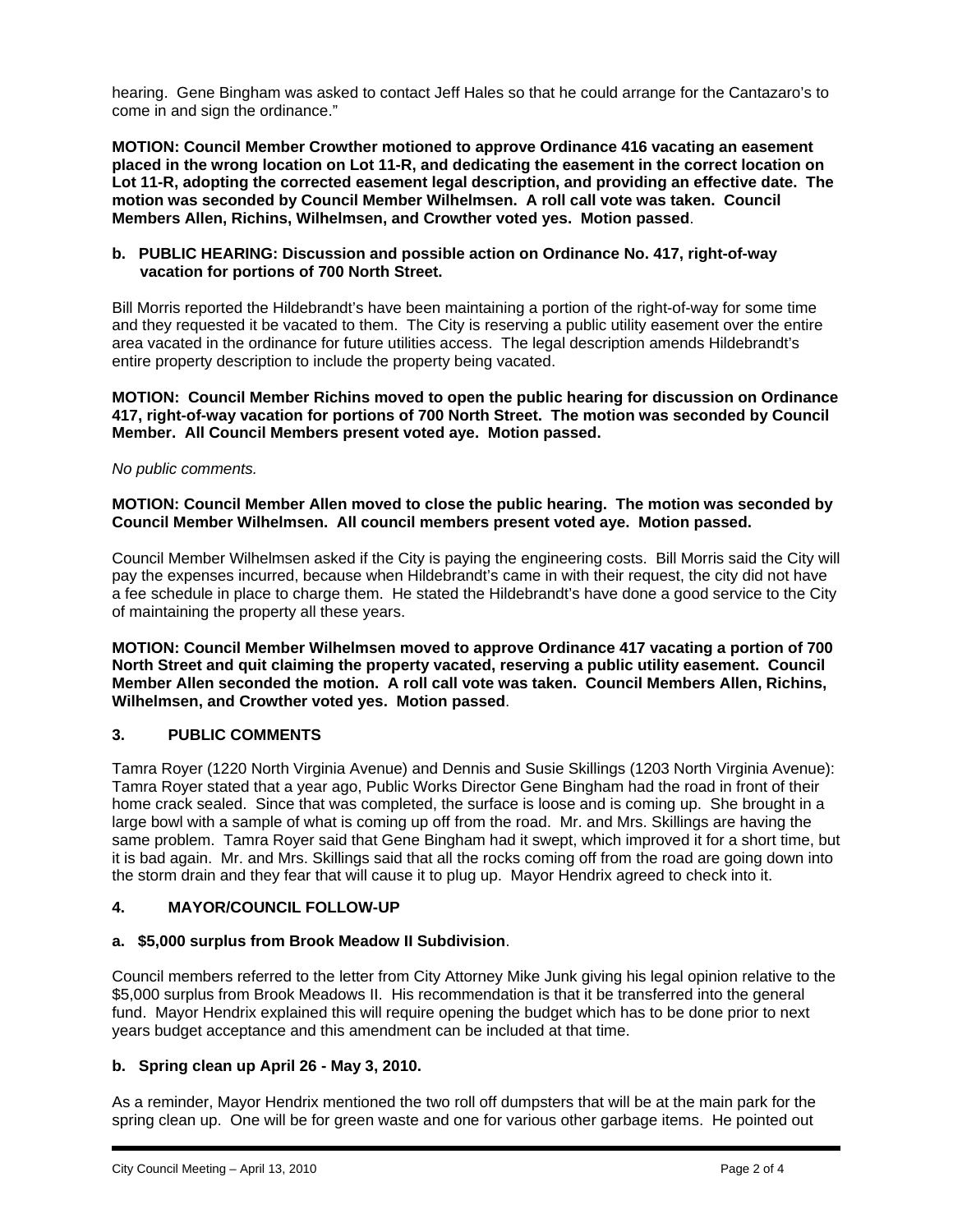that the ending date differs from what was stated in the newsletter. The City is providing a couple more days to complete clean up over the weekend. Bill Morris mentioned that they may try to provide this twice a year but at only one location. The dumpsters were switched out four or five times at the fall clean up last year.

## **c. Other.**

Mayor Hendrix reported he met with Lynn Fortie concerning the FY 2010-11 budget. The Mayor will meet with department heads and then hold a budget work session with the Council. The preliminary budget needs to be passed by May 11. Council members agreed to hold a budget work session April 27, 2010 after the regular meeting agenda items have been completed.

Mayor Hendrix stated the next Council meeting will include a follow-up on the recent convention attended by some of the Council Members.

For the safety and well being of neighborhoods, Council Member Wayne Crowther said he would like to see the City consider an ordinance prohibiting ATVs in residential zones, except the agricultural zone.

Mayor Hendrix mentioned that he has received compliments from mothers and children on the addition to the play ground and park benches.

Mayor Hendrix asked Council Member Wilhelmsen for Heritage Days update. He said they still need volunteers for the parade. Council Member Crowther suggested that Heritage Days include something on Harrisville history. Shanna Edwards reported that the History Committee is gathering biographies for a booklet to be available for 2012, when the city will celebrate 50 years since incorporation. Paula Knighton suggested a booth at Heritage Days to collect oral histories of persons more than 80 years of age.

Shanna Edwards updated progress on the Terikee monument.

### **Other Public Comments:**

Matthew Walton (2013 N. 600 W.): He mentioned the neighbor across the street beats his dogs. He said that in the past they have called the police and animal control who responded and said the dogs looked fine, but it is a concern to him because he knows it is continuing. Council Members suggested he may contact the Humane Society, but it would be good if he could catch the act with pictures or on video camera. Council Member Chad Allen said if the complainant is willing to sign a complaint and go to court to testify if necessary, they can actually sign a citation. He would have to decide if he wants to be identified as a complainant.

Council member Wilhelmsen mentioned that people are soliciting in his neighborhood. Bill Morris explained that there is an ordinance in Title 3 of the Municipal Code requiring solicitors get a license to do business in Harrisville, and he explained the process for obtaining a license. Nicholas Williams (2218 N. 600 W.) asked if that applied to those selling cleaners and he was told it did.

William Ross (2286 N. 600 W.): He reported that he has overheard young people at Orion Junior High School doing drugs on the school grounds. This is a concern to him and he asked what he might do. Mayor Hendrix told him the school resource officer is Harrisville Officer Mark Wilson, and any student should feel comfortable approaching Officer Wilson.

# **5. ADJOURN**

i

### **Being no further business, Mayor Hendrix moved to adjourn the City Council meeting at 7:50 p.m.**

*The content of the minutes is not intended, nor are they submitted, as a verbatim transcription of the meeting. These minutes are a brief overview of what occurred at the meeting.*